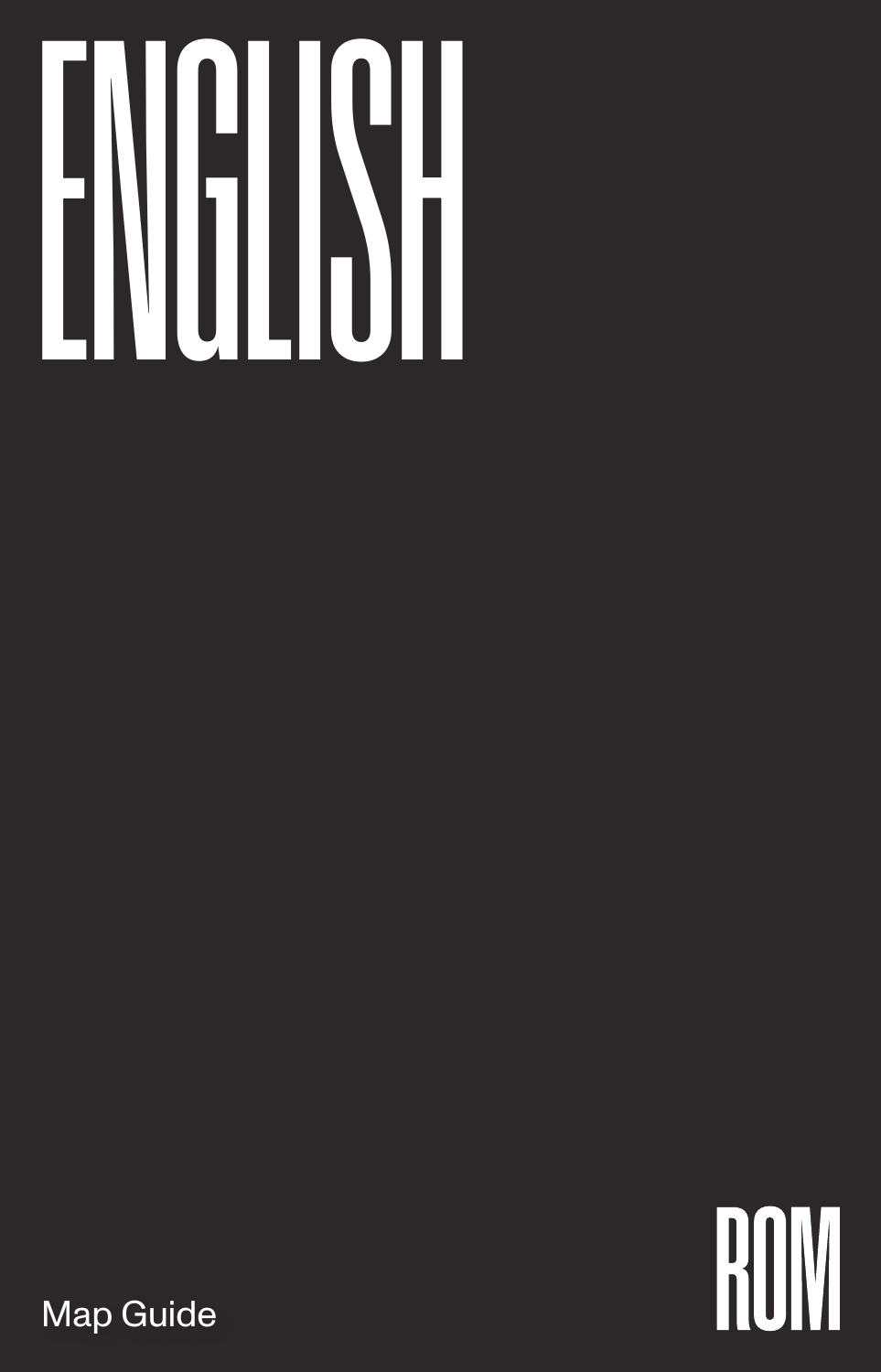## WELCOME TO ROM

To help make the most of your visit, this guide includes maps to navigate the Museum and information on some of our must-see galleries. Plus, it's got lots of tips on everything from free daily tours to where to eat and shop. So, take a look—and start exploring...

| Wi-Fi                | FREE Wi-Fi is available throughout most of the Museum.<br>Limited in certain parts of the building.                                                                                                                       |
|----------------------|---------------------------------------------------------------------------------------------------------------------------------------------------------------------------------------------------------------------------|
| <b>Daily Tours</b>   | FREE with admission. Led by our ROM Docents.<br>Meet by the Tour sign in Gloria Chen Court.                                                                                                                               |
| <b>Mobile Tours</b>  | Scan the QR code to access all tours.                                                                                                                                                                                     |
| <b>Etiquette</b>     | Help protect and preserve the Museum's collection<br>by not touching objects. Specially selected objects<br>that are available to touch are marked clearly.                                                               |
| <b>Photos</b>        | Smile! Non-commercial photography-and selfies-<br>are permitted in select areas unless otherwise indicated.<br>Camera stands and lighting attachments are prohibited.                                                     |
| <b>Accessibility</b> | ROM is committed to accessibility for all visitors.<br>For information on access, please see the Admissions<br>Desk, or visit rom.ca. Wheelchairs are available at<br>the coat check on a first-come, first-served basis. |
|                      | Large print map guides are available at the<br><b>Admissions Desk.</b>                                                                                                                                                    |
| <b>Membership</b>    | VIP access to 4 billion years of beauty and wonder                                                                                                                                                                        |
|                      | Ask us how to turn your admission tickets into a<br>ROM Membership. Member benefits include:                                                                                                                              |
|                      | • Free admission to all galleries & special exhibitions<br>· Exclusive exhibitions and gallery previews<br>· Advance booking privileges<br>· Discounts on programs, events and lectures                                   |
|                      | JoinROM.ca                                                                                                                                                                                                                |
| Stay in touch        | @ROMToronto<br>千<br>@RoyalOntarioMuseum<br>$51$ $\sigma$                                                                                                                                                                  |

Be kind! The Museum is an environment where individuals are treated with respect and dignity, and ROM does not tolerate any form of abuse, harassment, or discrimination. Visitors who do not follow Museum policies may be held responsible for any damage to ROM's property and/or objects.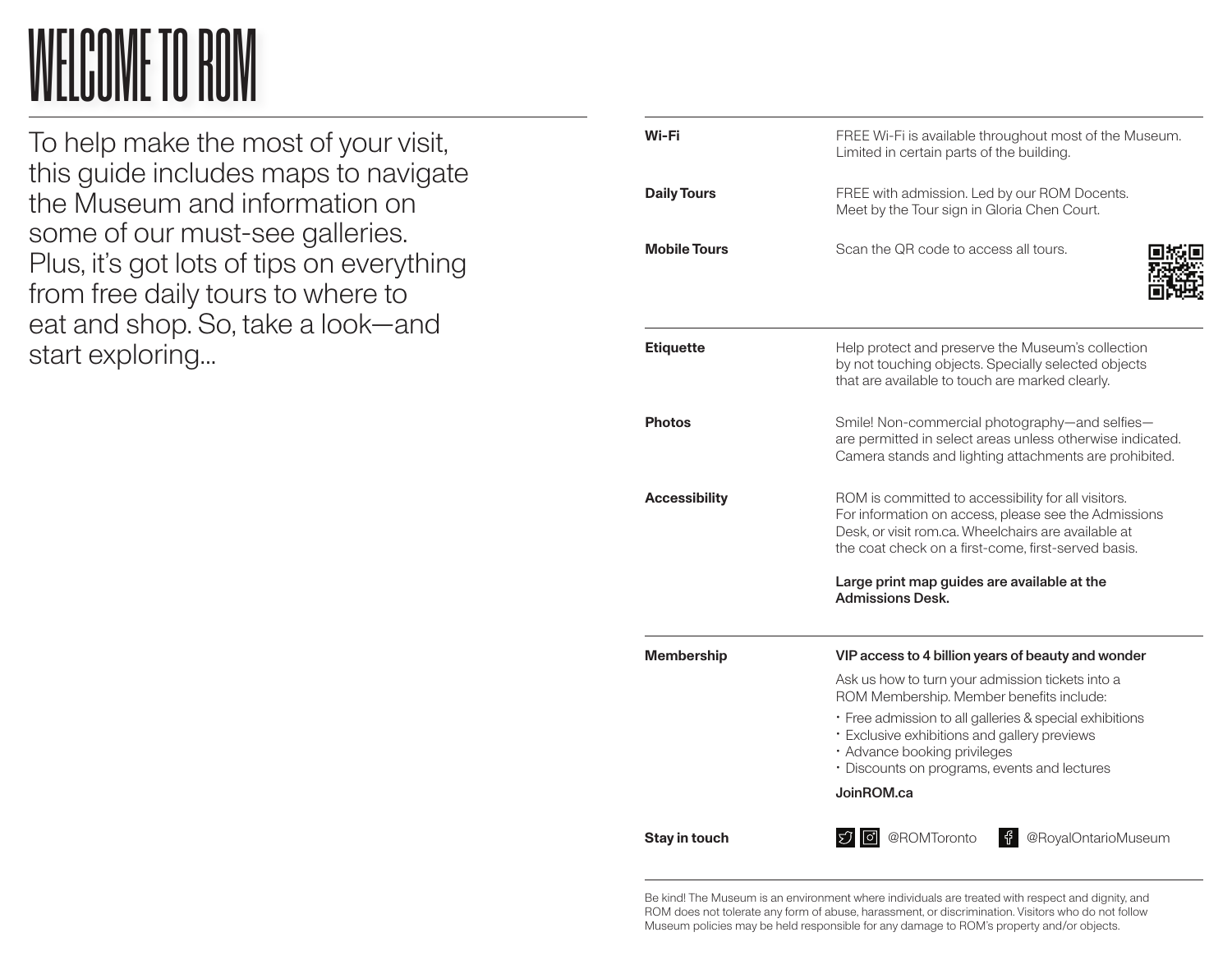

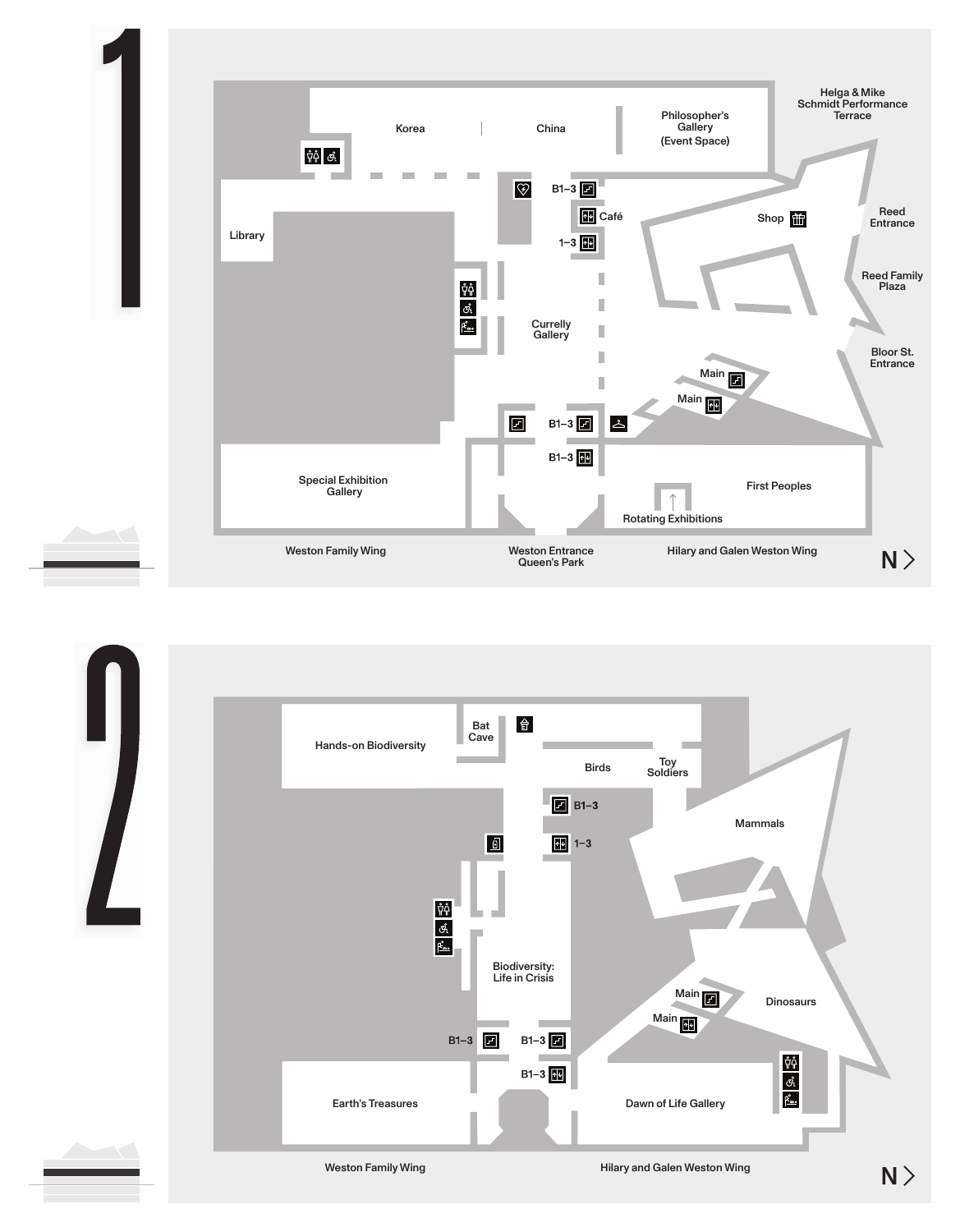



 $N\geq$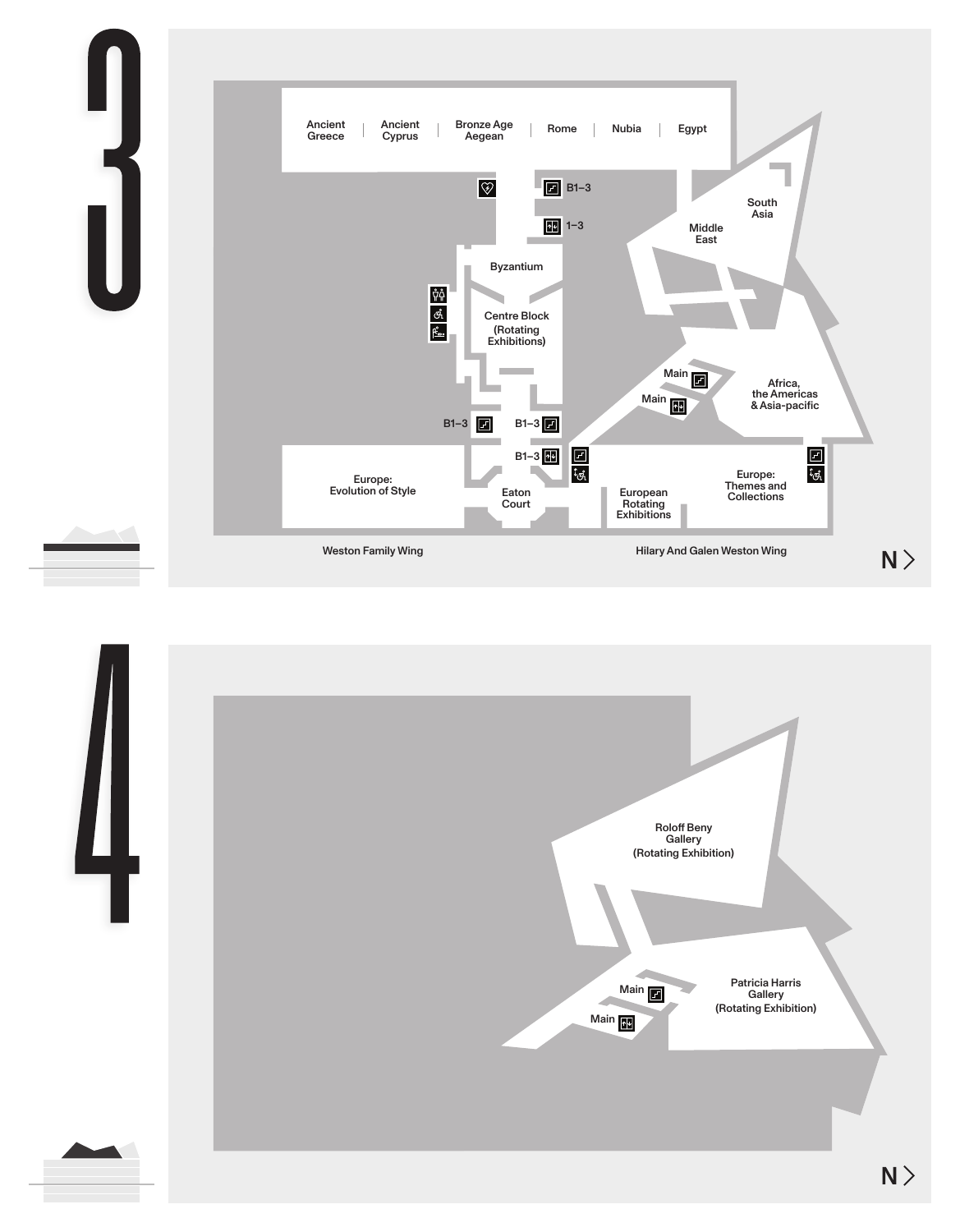